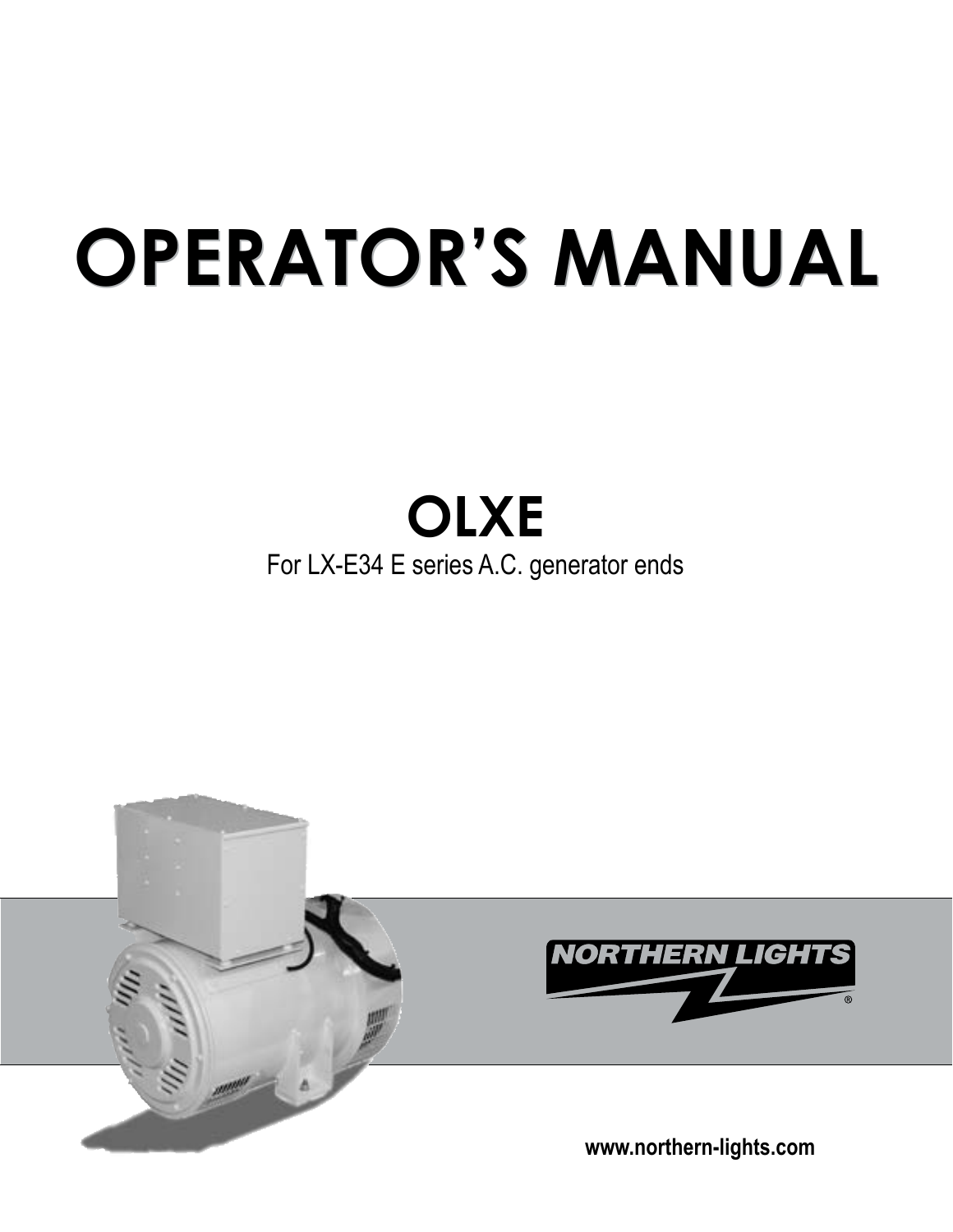#### — CALIFORNIA — Proposition 65 Warning:

#### **Breathing Diesel engine exhaust and some of its constituents are known to the State of California to cause cancer, birth defects, and other reproductive harm.**

- \* Always start and operate the engine in a well-ventilated area.
- \* If in an enclosed area, vent the exhaust to the outside.
- \* Do not modify or tamper with the exhaust system.
- \* Do not idle the engine except as necessary.

**For more information, go to www.P65warnings.ca.gov/diesel.**

#### **Northern Lights**

4420 14th Avenue NW Seattle, WA 98107 Tel: (206) 789-3880 Fax: (206) 782-5455

**V** 

Copyright ©2018 Northern Lights, Inc. All rights reserved. Northern Lights™, and the Northern Lights logo are trademarks of Northern Lights, Inc.

Printed in U.S.A. PART NO.: OPX300K2 10/18

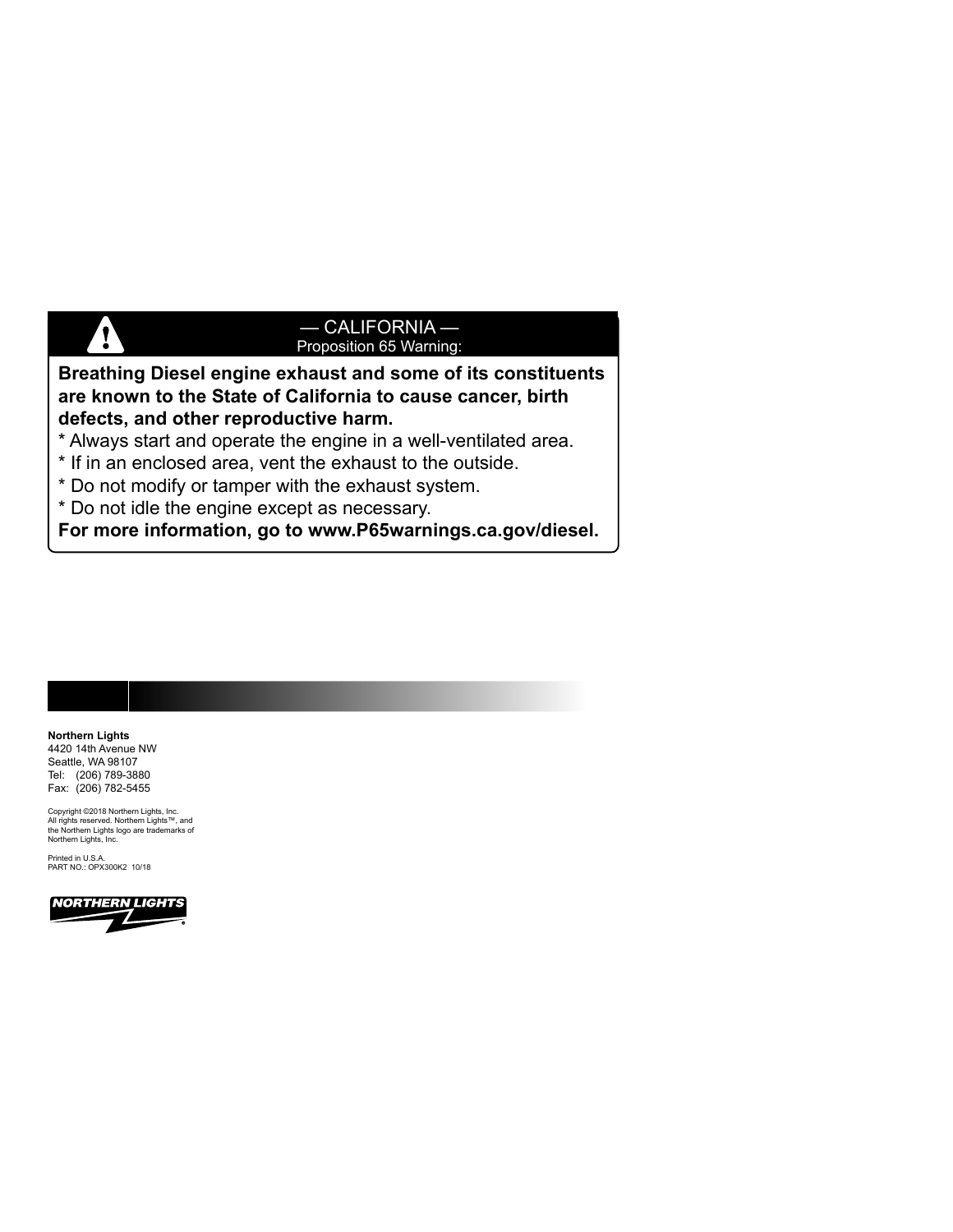## **OPERATOR'S & PARTS MANUAL OLXE**

### **For Generator Model: LX-E 34E**

*Read this manual thoroughly before starting your equipment. This manual contains information needed to operate your set correctly and safely.*

#### **Table of Contents**

#### **INITIAL INSPECTION AND COUPLING**

#### **PERFORMANCE AND FUNCTION**

#### **CHARACTERISTICS**

#### **STANDARD VOLTAGE SELECTION TABLE** .....**8**

#### **OPERATION - GENERATOR SET**

#### **OPERATION - VOLTAGE REGULATOR**

#### **MAINTENANCE**

| Insulation Resistance Measurement Method 10 |  |
|---------------------------------------------|--|
|                                             |  |
| Parts Replacement Method10 - 11             |  |
| Automatic Voltage Regulator Maintenance11   |  |

#### **SPECIFICATIONS**

- **TROUBLESHOOTING**........................................... **14**
- **PARTS LIST** ..................................................... **15 16**

#### **WIRING DIAGRAM**

#### **Proprietary Information**

This publication is the property of Northern Lights, Inc. It may not be reproduced in whole or in part without the written permission of Northern Lights, Inc. © Northern Lights, Inc. 2010. All rights reserved. Litho U.S.A. Publication number OLXE 10/18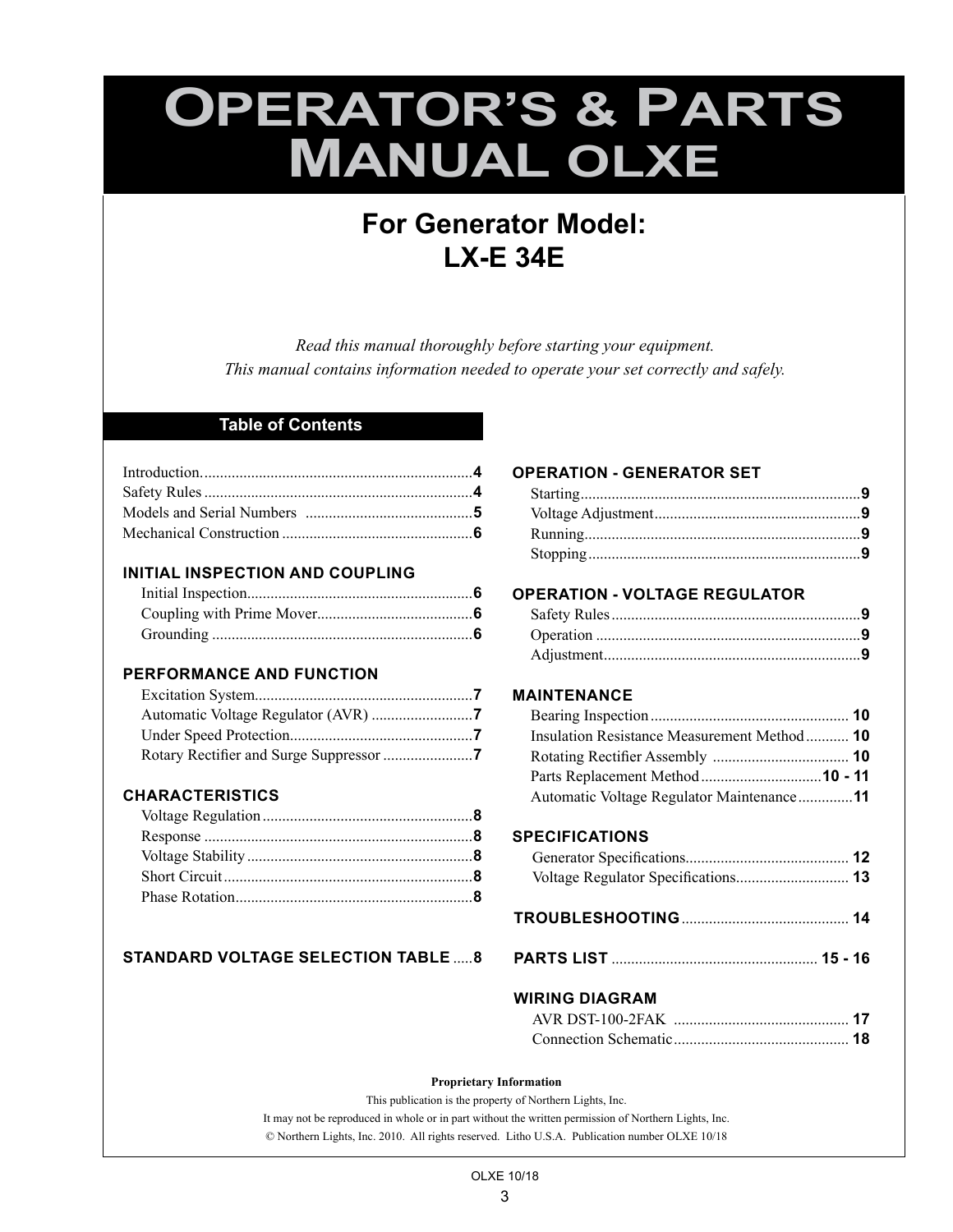#### **Introduction**

This manual describes procedures for operation, maintenance, inspection and adjustment. It will help the operator realize peak performance through effective, economical and safe operation.

- Read this manual carefully BEFORE operating the generator.
- Study this manual until proper operation becomes personal habit.
- Operation, inspection, and maintenance should be carried out carefully. Safety must be given the first priority.

#### **Safety Rules**

- To insure years of trouble-free operation, the specified maintenance is important and should be performed.
- **Electrical equipment should always be kept clean.** Oil, dust, moisture and salt are all harmful to generators.
- **Be careful with electricity**. Do not touch rotating parts.
- **Ambient Environmental Conditions**
	- a) **Gas**: Do not use in an environment of corrosive or flammable gas (gasoline, hydrogen sulfide, methane gas, etc.)
	- b) **Sandy Dust**: Do not use equipment in places with excessive sand and dust.
	- c) **Humidity**: Do not use in very humid environments for long periods of time.
	- d) **Salt/Seawater**: Protect your generator from exposure to salt, water, and water vapor.
- **Insulation Resistance and Dielectric**: When measuring insulation resistance and dielectric, be sure to disconnect the AVR and rectifier.
- Be sure that the regulator is shut off by switching the CPR (circuit breaker) on the AVR to the off position when the unit is running at less than rated speed, or when the unit is to be run but no power generation is required.
- Before starting your generator, be sure operating conditions are safe.
- Ventilation: When selecting the installation site, be sure that the area is well ventilated and that ambient temperature does not exceed 40°C.
- Be sure to provide generator with cover and protection when operating outside.

**LX-E Series AC generators are based on BS 4999 part 20 and IEC34-5, IP22.**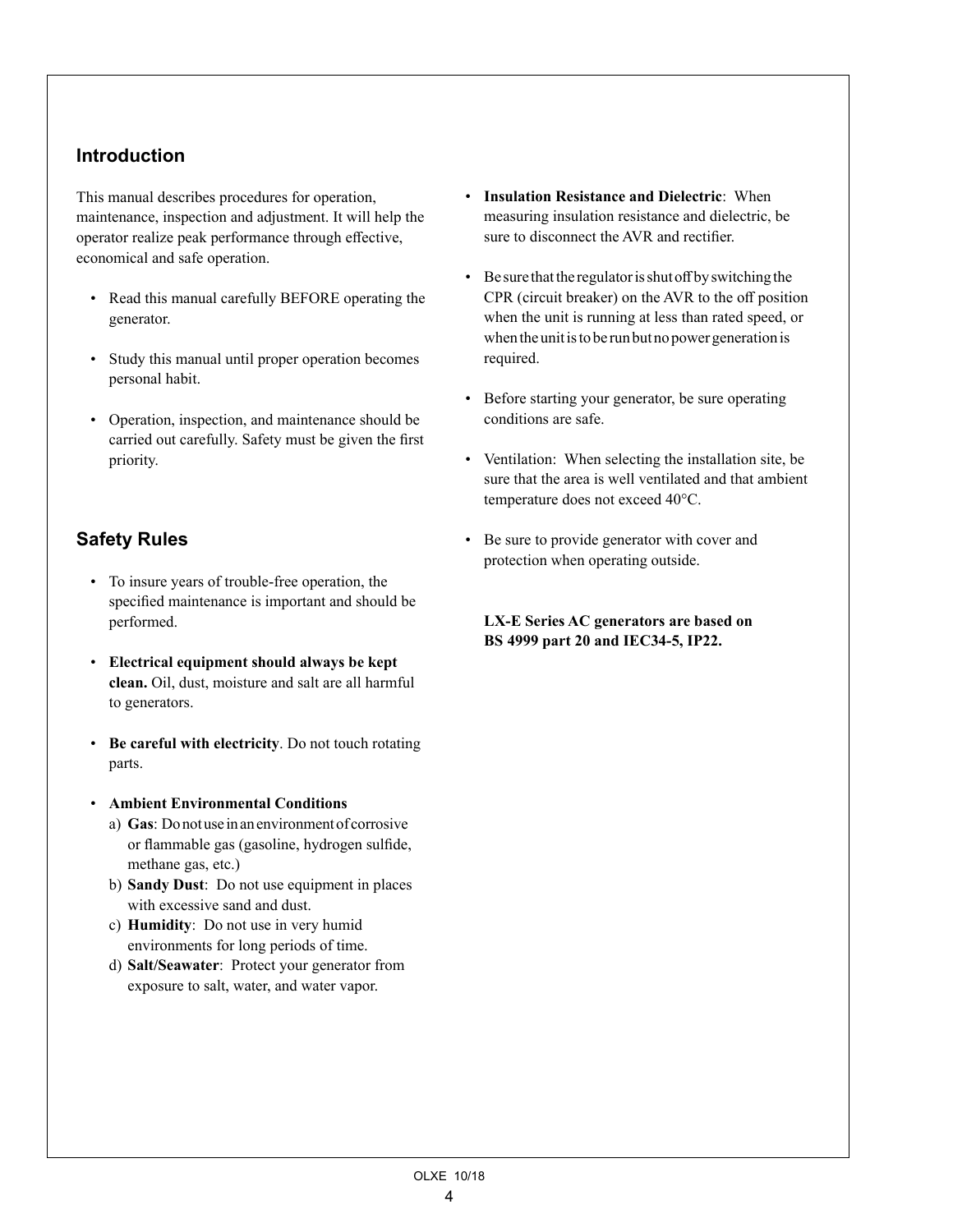#### **Model and Serial Numbers**

#### **GENERATOR END MODEL NUMBER**

#### **SERIAL NUMBERS**

- When referencing Northern Lights equipment by serial number, it is important to differentiate between the engine, generator end, and generator set serial numbers.
- The engine serial number is either on a metal tag or stamped directly into the engine block.
- The generator END serial number is on a metal tag attached to the generator end.
- The generator SET serial number is on a separate metal tag attached to the generator end. It may be a five by one inch tag installed directly below the generator end tag. Or, it may look like the illustrations below. Please use the generator SET number in correspondence or when ordering parts.

|                                | <b>NORTHERN LIGHTS</b>                                   |   |
|--------------------------------|----------------------------------------------------------|---|
|                                | <b>Generator Set Data</b>                                | ൫ |
| <b>Set Serial</b><br>Set Model |                                                          |   |
|                                | <b>AC Generator Data</b>                                 |   |
| Model No.<br>Serial No.        |                                                          |   |
| <b>DUTY</b>                    | <b>WIRF</b>                                              |   |
| KW                             | <b>INSUL</b>                                             |   |
| <b>KVA</b>                     | AMB°C                                                    |   |
| RPM                            | PF                                                       |   |
| <b>HFRTZ</b>                   | VOLTS                                                    |   |
| PHASE                          | VOLTS                                                    |   |
| °C RISE                        | <b>AMPS</b>                                              |   |
| <b>RULE</b>                    | <b>AMPS</b>                                              |   |
|                                | Northern Lights, Inc., WA USA<br>www.northern-lights.com |   |

*Figure 1: Generator Set Serial Number Plate*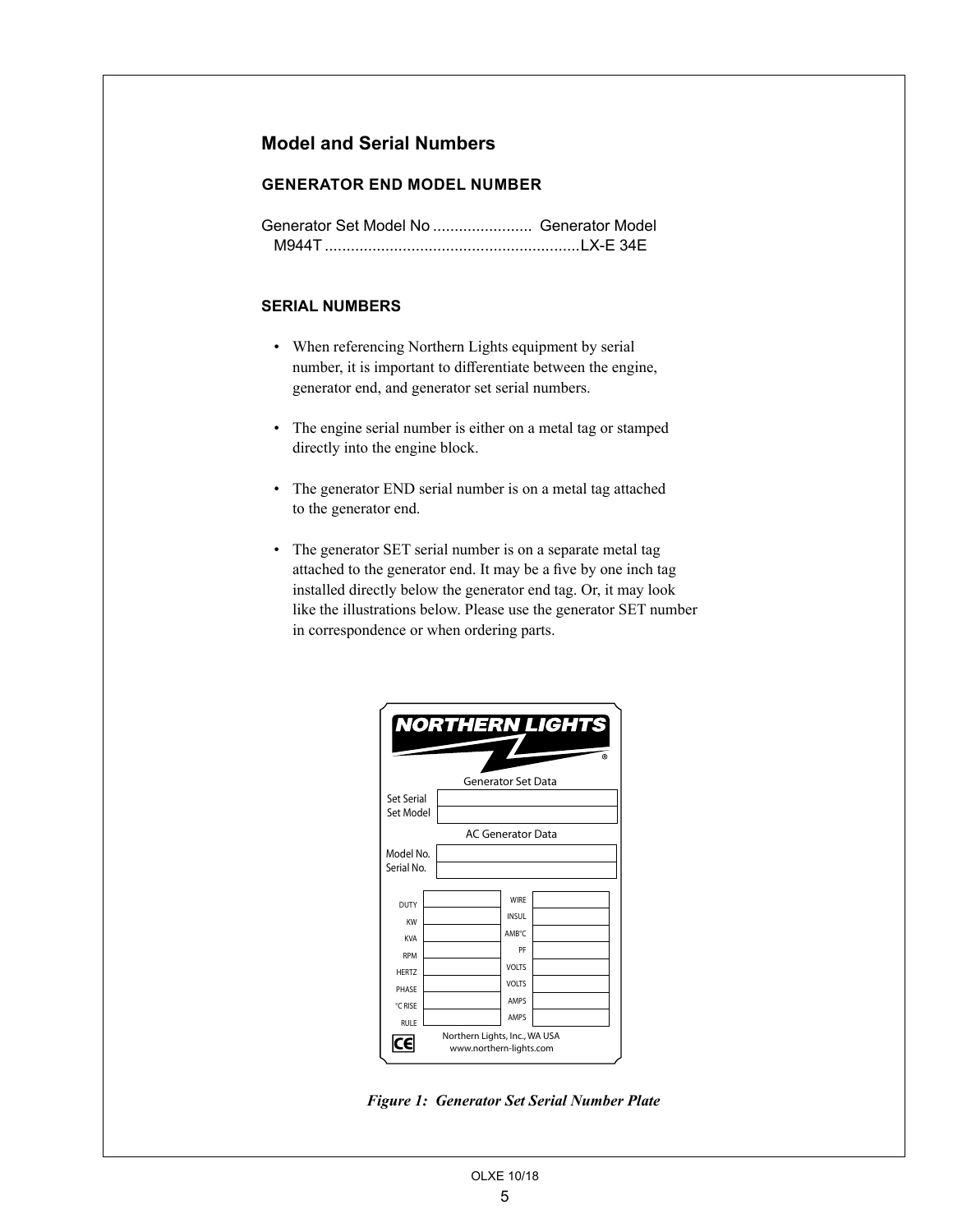#### **Mechanical Construction**

#### **STATOR**

The stator frame is fabricated from rolled steel. The round construction provides rigidity and strength to resist excessive mechanical shocks. The stator core is made of high quality silicon steel plates coated with insulating film for prevention of eddy currents. The core is positioned along the internal surface of the frame. The exciter field core is made of special steel plates capable of retaining a high degree of residual magnetism.

#### **BEARINGS**

The long-life ball bearings are sealed to prevent grease from escaping and to keep dirt out.

#### **ROTOR**

The rotor shaft is made of high quality carbon steel, and is designed and manufactured to be mechanically durable. The rotor is a salient revolving field type with the main field core made from special steel plates having superior magnetic characteristics. The field core elements, exciter rotor, rotary rectifier and cooling fan are integral parts of the same shaft.

#### **VENTILATION**

Cooling is provided by the cooling fan of the rotor through suction ports and exhausted through outlet ports. Every machine conforms to the cooling code ICO1 of BS.

#### **Initial Inspection and Coupling**

#### **INITIAL INSPECTION**

If the generator is stored for long periods of time, store in a clean, dry, ventilated area. After extensive storage time, check the resistance of the coil insulation in accordance with this manual (see **MAINTENANCE**, page 11) before operation. Be sure there are no abnormal sounds or any overheating during operation.

#### **COUPLING WITH PRIME MOVER**

LX-E series single bearing generators make centering and direct coupling easy. Coupling bolt torque is 35 ft.-lb.

#### **GROUNDING**

The neutral is not grounded to the frame unless specified.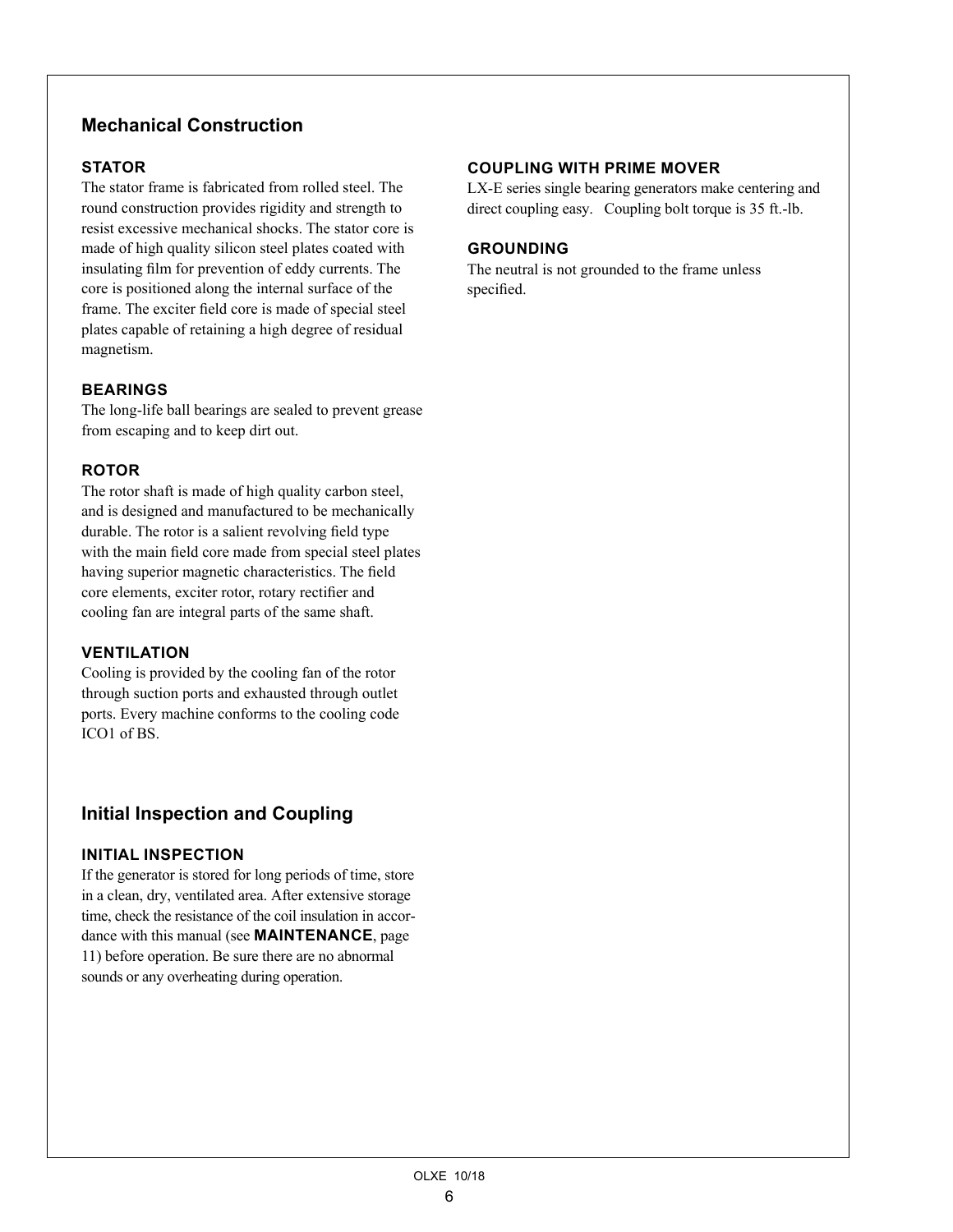#### **Performance and Function**

#### **EXCITATION SYSTEM**

The excitation system of the LX-E Series generator uses an Automatic Voltage Regulator (AVR) which uses a portion of the output power to supply controlled DC power to the exciter field (EX) as show in Figure 2. When DC power is supplied to the exciter field, output from the exciter armature is rectified by a 3-phase bridge rotary rectifier (Si) and supplied to the main field coils. See Figure 2.



*Figure 2: LX-E Block Diagram*

#### **AUTOMATIC VOLTAGE REGULATOR (AVR)**

The LX-E generators use a DST-100-2FAK AVR. This is a compact voltage regulator for generators with an output up to 50kW. The AVR can be used in 120V single phase applications and is installed inside the generator junction box.

The AVR obtains sensing input from the main stator coils and compares the rectified value of the sensing voltage with the reference voltage produced inside the AVR. Input power is obtained from the main stator.

Rectified output power to the exciter field is controlled by switching a transistor on and off. This AVR will control terminal voltage even if the input sine wave is distorted.



*Figure 4: For 60 Hz*

#### **UNDER SPEED PROTECTION**

A frequency sensing circuit is built into the AVR. When the generator speed drops to 90% of rated speed this circuit protects the AVR by reducing the voltage in proportion to the decrease in engine speed. In addition, when the generator is hit with a rapid overload, this circuit will lower the voltage to protect the engine. See Figures 3 & 4.

#### **ROTARY RECTIFIER AND SURGE SUPPRESSOR**

The rotary rectifier assembly, consisting of six diodes, functions as a 3-phase full wave rectifier for the output of the exciter armature and supplies this to the main field. To protect the diodes from large, instantaneous voltage surges, surge absorbers are provided as part of the rotating rectifier assembly.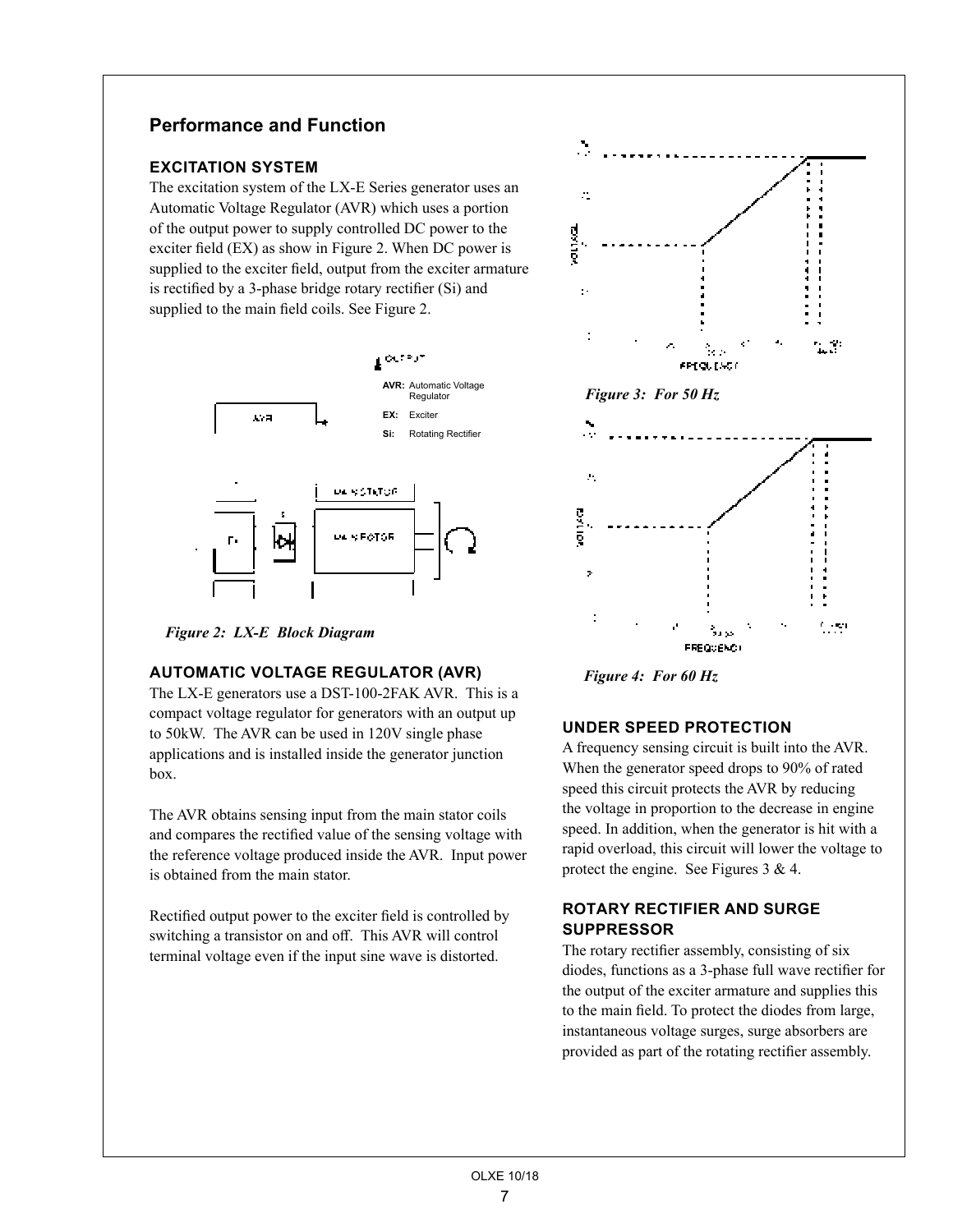#### **Characteristics**

#### **VOLTAGE REGULATION**

Generator terminal voltage regulation is within  $^{\pm}1\%$  of the rated voltage in lagging power factor. 1.0 to 0.8, when the load is varied gradually from no load to full load. This value includes the temperature drift and rotating variation.

#### **RESPONSE**

After supplying a load instantaneously, the generator voltage should be restored to the steady condition in accordance with BS4999 Part 40, grade VR2.11 to VR2.23.

#### **VOLTAGE STABILITY**

In constant load and engine speed, voltage stability remains 0.25% of the rated voltage.

#### **SHORT CIRCUIT**

LX-E Series AC generators can provide over 300% of the rated current for a short period of time, with an excitation support system.

#### **PHASE ROTATION**

Phase sequence is T1-T2-T3 (U-V-W, A-B-C) with a counterclockwise rotation of generator viewed from the anti-coupling side.

#### **Standard Voltage Tables and Connection Diagrams**

Standard voltage selection table and connection diagram for LX-E Series 3-phase 12-wire AC generators. See AC wiring schematic page 19.

| <b>Winding Connection</b> | <b>Frequency</b> | <b>Voltages</b> |         |         |         |
|---------------------------|------------------|-----------------|---------|---------|---------|
| 3 Phase Series Star       | 60 Hz            | 480/277         | 460/266 | 440/254 | 416/240 |
| (High Wye)                | 50 Hz            | 415/240         | 400/231 | 380/219 |         |
| 3 Phase Parallel Star     | 60 Hz            | 240/139         | 230/133 | 220/127 | 208/120 |
| (Low Wye)                 | 50 Hz            | 208/120         | 200/115 | 190/110 |         |
| 1 Phase                   | 60 Hz            | 120/240         |         |         |         |
|                           | 50 Hz            | 100/200         | 110/220 | 115/230 | 120/240 |

*Figure 5: Standard Voltage Table*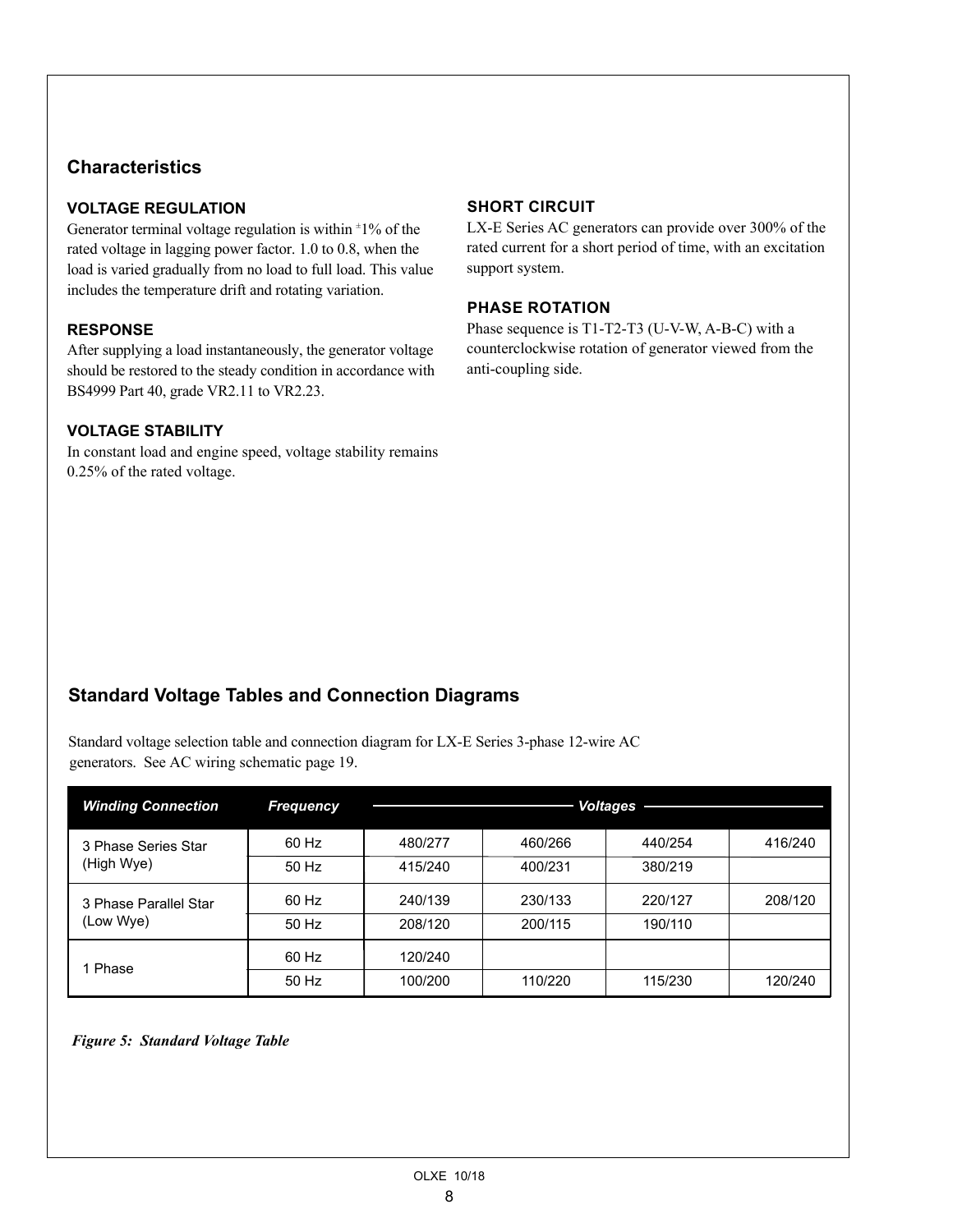#### **Operation – Generator Set**

#### **STARTING**

*Before* starting generator, check the following:

- 1. Make sure that the wiring is correct.
- 2. Be sure that nothing is blocking the air inlet/ outlet.
- 3. Make sure that the inside of the generator is clean.
- 4. Be sure the main line circuit breaker is switched OFF.

*After* checking each of the above, start the generator in the following procedure:

- 1. Start engine in accordance with instructions in the Operator's Manual. Be sure there is no abnormal sound or vibration.
- 2. The voltage will rise due to the increase in generator speed. After making sure that each interphase voltage is balanced, set the voltage and frequency to the rated level. Be sure the CPR switch is "ON". The voltage will not rise with CPR "OFF".
- 3. After running the generator without load, switch the circuit breaker ON to start the load operation.

#### **VOLTAGE ADJUSTMENT**

The generator has been adjusted to obtain optimum voltage at the factory. If the voltage is different, adjust the voltage with the Voltage Adjust provided on the AVR.

#### **RUNNING**

Check the following while operating the generator:

- 1. Abnormal vibration and/or sound
- 2. Load
- 3. Environment:

Keep the air inlet/outlet clean and clear for optimum cooling. Insufficient cooling causes overheating of the generator.

**Note:** *When a 3-phase generator is used at single phase load, each phase current should be balanced and should not exceed 50% of the rated current.* 

#### **STOPPING**

After putting the running generator in a no-load condition by removing the generator load, stop the engine in accordance with the Engine Manual.

#### **Operation – Automatic Voltage Regulator**

#### **SAFETY RULES**

- Do not leave AVR connected when testing generator with high-pot or megger.
- Adjust the engine only when the CPR is in "OFF" position.

#### **OPERATION**

- 1. Make sure the wiring is correct.
- 2. Make sure the frequency selection switch is set to the rated frequency (60 or 50 Hz).
- 3. To adjust the voltage turn the Voltage Adjust (VR1) counter-clock wise. Make sure the CPR is "ON".
	- a. Start the engine with no load and increase the engine speed slowly to the rated level. The voltage will automatically build up (residual voltage: more than 10V).
	- b. Adjust to the rated voltage using the Voltage Adjust (VR1).
	- c. Make sure of the proper Volt/Frequency characteristic by reducing the generator speed.
	- d. Make sure of voltage stability by switching the load "ON" or "OFF". Use the Stability Adjust (VR2).
	- e. If you find no problem with the AVR, start the normal operation.

#### **ADJUSTMENT**

Each component of the AVR is adjusted at the factory to obtain optimum voltage. If readjustment is necessary, make sure the voltage, frequency, load, etc. are functioning properly after readjustment.

1. **Initial Excitation:** *For initial excitation use a DC12V or DC24V battery.* 

- a. Stop the generator.
- b. Remove the AVR connectors.
- c. Connect the field terminal  $F(+)$  with the polarity  $(+)$  of battery and the terminal  $F(-)$ with the polarity (-) and excite AVR field for 2 or 3 seconds.

#### 2. **Voltage Adjustment:**

If the voltage output is low, increase the voltage by turning the Voltage Adjust (VR1) slowly clockwise.

3. **Stability:**

 If the voltage output is unstable, increase the voltage by turning the Stability Adjust (VR2) clockwise.

4. **Voltage and Frequency:**

 Voltage and Frequency (Hz) have been preset at the factory.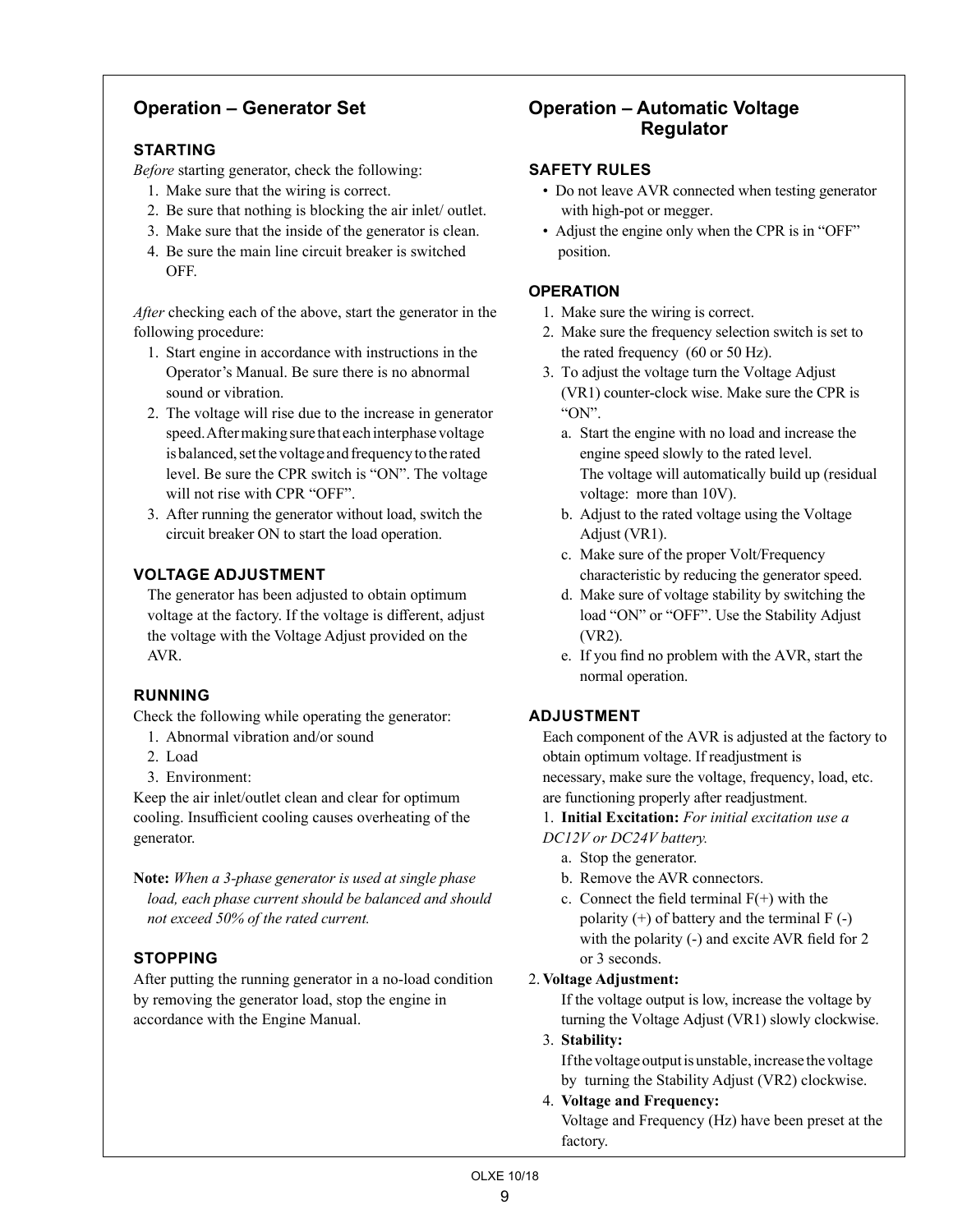#### **Maintenance**

#### **BEARING INSPECTION**

For bearing inspection, make sure that there is no abnormal sound during normal running and no overheating. Greasing is not necessary for generators using the double seal type ball bearings, but these will need to be replaced after every 10,000 hours of operation (see **PARTS REPLACEMENT METHOD**).

#### **INSULATION RESISTANCE MEASUREMENT**

If the generator has not been used for a long time, check the insulation resistance of each lead wire at 500V with a megger.

It is usually enough to check only the stator winding. In order to prevent damage to the AVR, disconnect it. If the measured insulation resistance value is above 2 M ohms, there is no problem, but if it is lower than that, check to see if the inside of the generator is wet or dirty. If dust has accumulated, blow it out with dry compressed air. Wipe off oil stains with a cloth. If the generator is damp, dry it and re-check.

#### **ROTATING RECTIFIER ASSEMBLY**

The rotating rectifier assembly needs little attention. Clean off dust and oil stains periodically. In the unlikely event that it becomes necessary to replace the diode elements and surge absorber elements. Refer to **PARTS REPLACEMENT METHOD**.

#### **PARTS REPLACEMENT METHOD**

- 1. Bearing Replacement:
	- a. In order to replace the bearing, first remove the bearing holder housing on the end of the generator. Loosen and remove the four housing bolts. Remove the bearing holder gently since there is a risk that the rotor could fall and damage the exciter rotor or the exciter stator.



- b. Using a bearing puller, extract bearing from shaft.
- c. When installing a new bearing, place a steel pipe on the inner race surface, and fit the bearing by tapping it lightly with a hammer.



 *Figure 7. Bearing Puller*

- **Note:** Absolutely do not apply pressure to outer race of the bearing during insertion.
- 2.Replacement of Rotary Rectifier Parts:
	- a. Rotary rectifier parts are all located at the rear of Exciter rotor. For parts replacement, remove the bearing shield.
	- b. To test the rotating rectifier diodes, disconnect the lead to the diode element and measure the resistance between the anode and cathode on each diode (see Figure 8).

*Caution: Do not overheat the diodes. If the resistance value of the diode in the forward direction is low and the reverse direction resistance value shows infinity, it is good. If this is not the case, the diode element is defective and must be replaced. The diode elements can be damaged if overtightened.*

c. "J" type diode elements are fastened to the  $J(+)$  side of the rotating rectifier assembly, and "K" type diode elements to the  $K(-)$  side.

 *Figure 6. Pilot Length*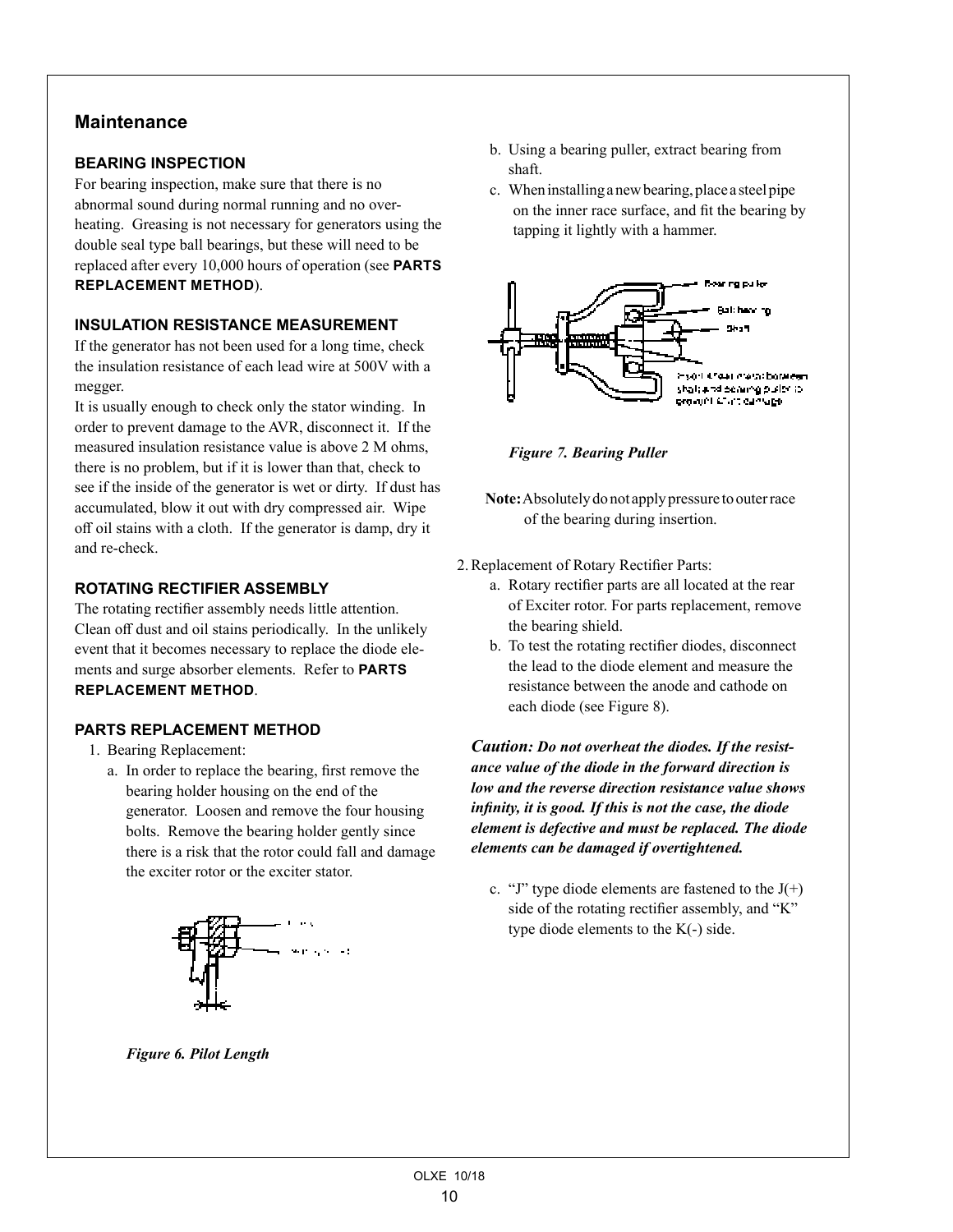#### **Maintenance,** *continued*



 *Figure 8. Testing Diode Elements*

- d. The Diode Torque Specifications for LX-E models is **5 mm = 48 in. lb.**
- e. In order to test whether the rotating rectifier assembly surge absorber elements are good or not, first disconnect all lead wires as described in **PARTS REPLACEMENT METHOD**, Point 2, (above) and measure the resistance across surge absorber elements with a tester.
- Good surge absorber elements have about 10-30 K ohms, but if the resistance reading is near 0 ohms, the surge absorber elements is defective and must be replaced.
- Also, inspect outside of surge absorber and replace if it is cracked.
- In addition, when installing surge absorber elements, apply Loctite to the bolts.
- 3. Bearing Housing Replacement: Inspect the O-Ring. If cracked, replace. Reassemble carefully, aligning housing with bearing. Tighten housing bolts to 2.5 kpm (18 ft/lbs.).

4. Rotating Rectifier Assembly Detailed Structure:



 *Figure 9. Rotating Rectifier.*

#### **Maintenance – Automatic Voltage Regulator**

- 1. Keep the AVR clean at all times. Make sure no dust or moisture accumulates on the AVR.
- 2. Inspect periodically making sure that wiring connections are not loose.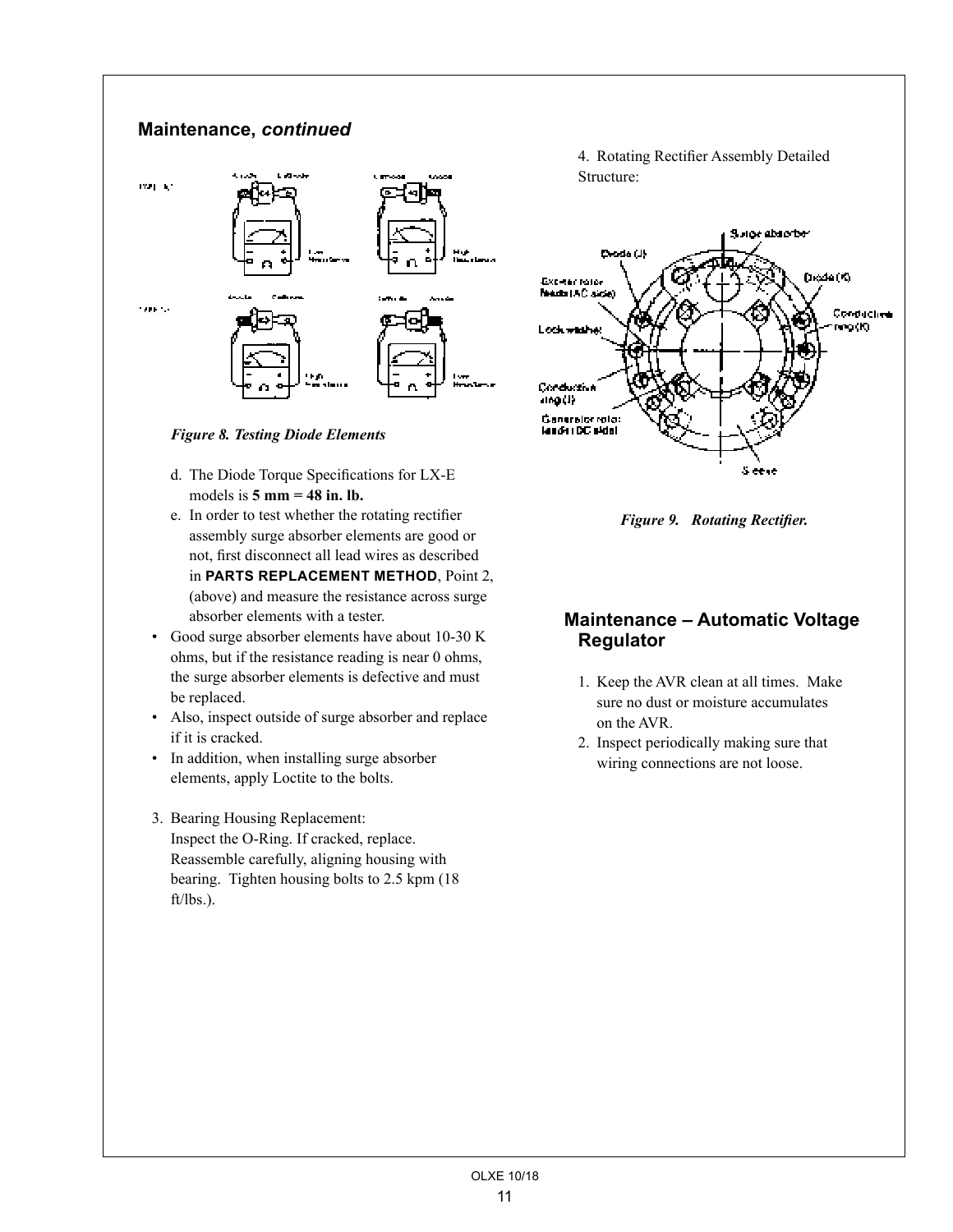| Generator Specifications: Taiyo Winding Resistances for LX-E 34E |                                                            |                                                                                                                       |  |  |
|------------------------------------------------------------------|------------------------------------------------------------|-----------------------------------------------------------------------------------------------------------------------|--|--|
| All ratings in Ohms $@$ 20° C                                    |                                                            |                                                                                                                       |  |  |
|                                                                  | 1 or 3 Phase                                               |                                                                                                                       |  |  |
| <b>MAIN</b><br><b>STATOR:</b>                                    | $0.0580$ V                                                 |                                                                                                                       |  |  |
|                                                                  | 1 or 3 Phase                                               |                                                                                                                       |  |  |
| <b>MAIN</b><br><b>ROTOR:</b>                                     | $3.3 \text{ V}$                                            |                                                                                                                       |  |  |
|                                                                  | 1 or 3 Phase                                               |                                                                                                                       |  |  |
| <b>EXCITER</b><br><b>STATOR:</b>                                 | 16.4 V                                                     |                                                                                                                       |  |  |
|                                                                  | 1 or 3 Phase                                               |                                                                                                                       |  |  |
| <b>EXCITER</b><br><b>ROTOR:</b>                                  | $0.629$ V                                                  |                                                                                                                       |  |  |
|                                                                  | 1 or 3 Phase                                               |                                                                                                                       |  |  |
| <b>AUXILIARY WINDING:</b>                                        | 1.34 V                                                     |                                                                                                                       |  |  |
|                                                                  | 1 Phase                                                    | 3 Phase                                                                                                               |  |  |
| <b>FULL LOAD</b><br><b>EXCITATION</b><br><b>VOLTAGE:</b>         | 50 Hz/ 220 volts 21.2 volts<br>60 Hz/ 240 volts 19.0 volts | 50 Hz/ 220 volts 31.3 volts<br>50 Hz/400 volts 29.0 volts<br>60 Hz/208 volts 24.6 volts<br>60 Hz/480 volts 27.0 volts |  |  |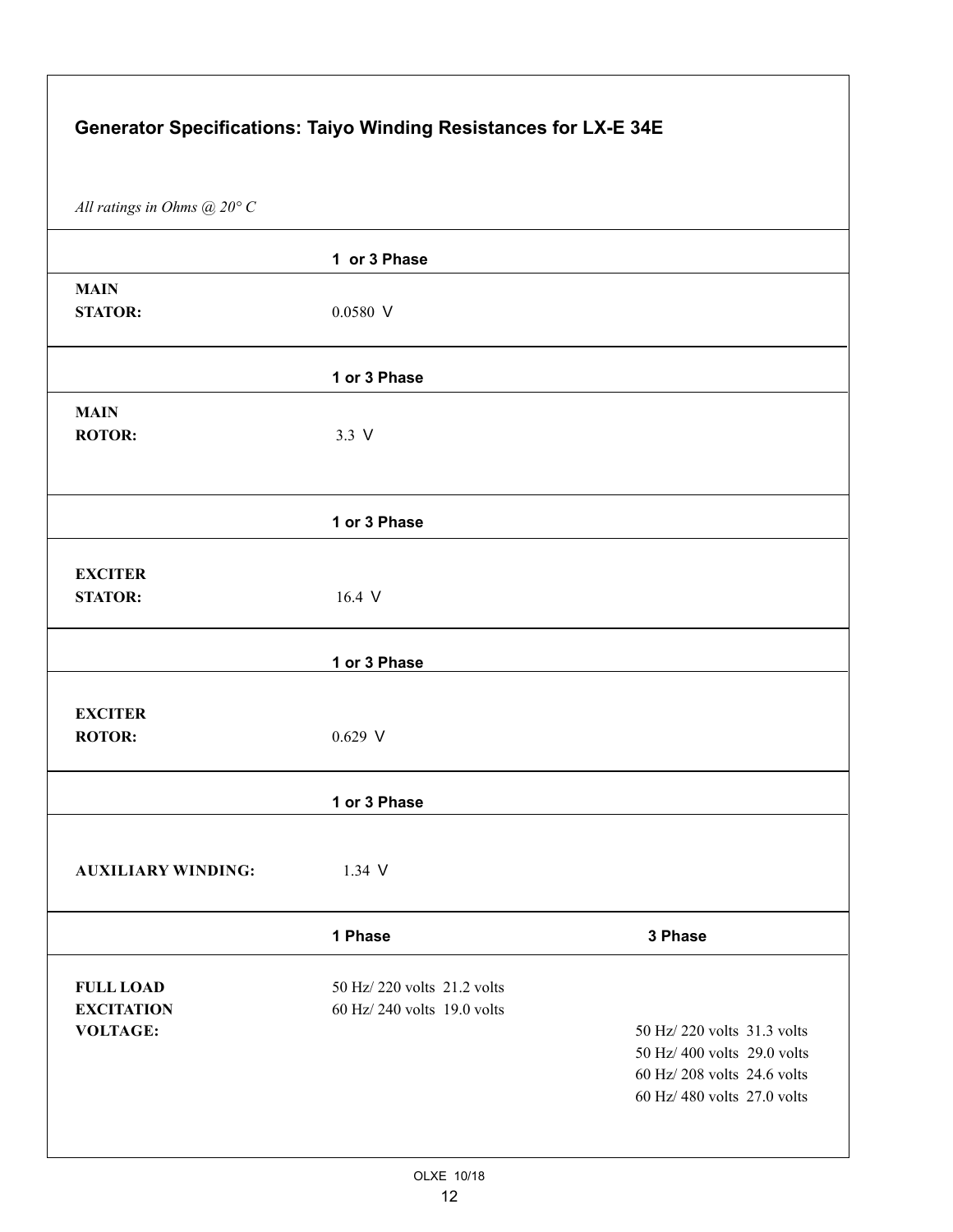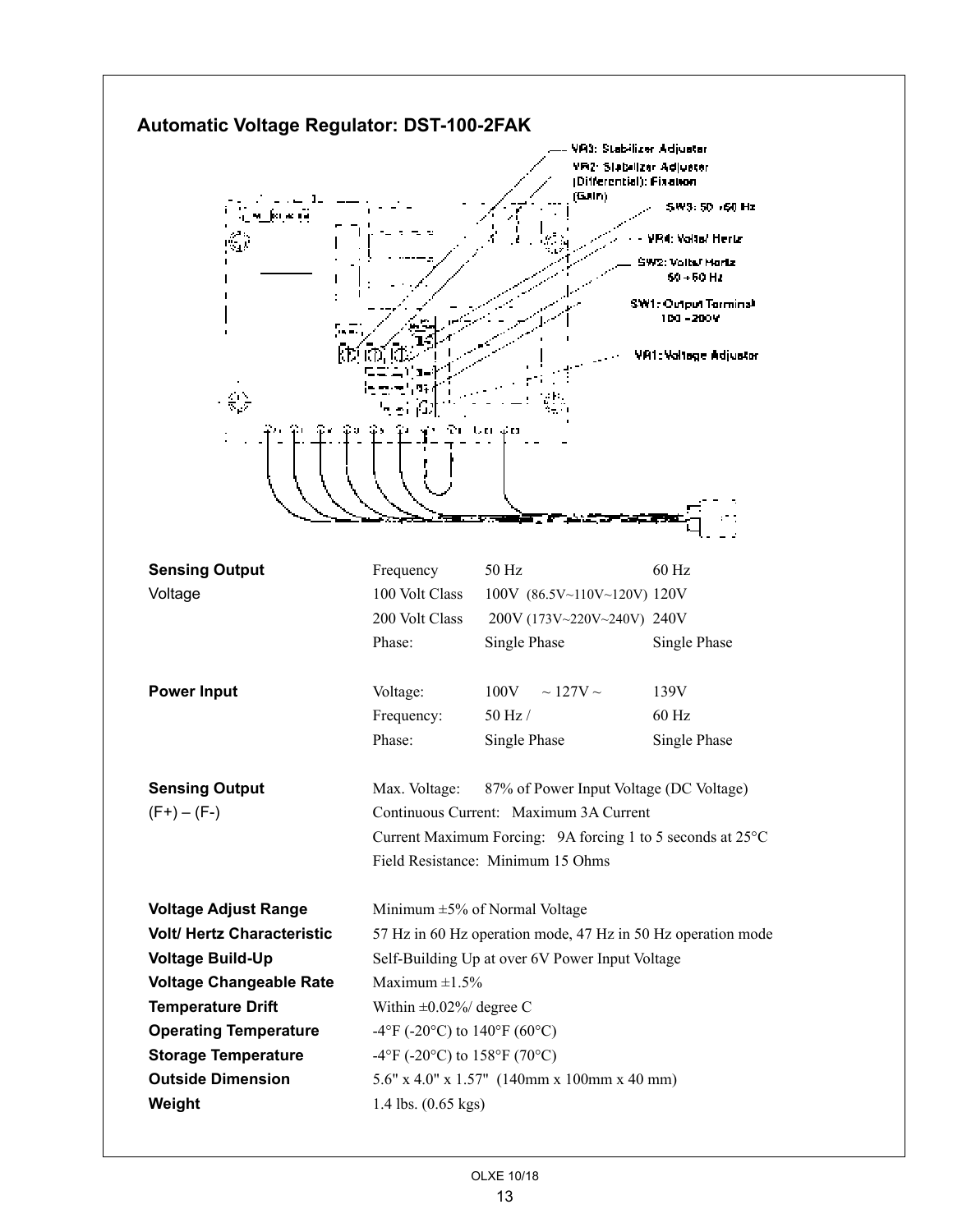#### **Trouble Shooting**

| <b>PROBLEM</b>                                   | <b>POSSIBLE CAUSE</b>                                                                                                              | <b>RECOMMENDATION(S)</b>                                                  |
|--------------------------------------------------|------------------------------------------------------------------------------------------------------------------------------------|---------------------------------------------------------------------------|
|                                                  |                                                                                                                                    |                                                                           |
| Only a FEW VOLTS                                 | Loss of residual magnetism of the exiter field                                                                                     | • Flash field.                                                            |
| of output                                        | Disconnection or short circuit of windings                                                                                         | • Check the insulation of all windings<br>and check the resistance value. |
|                                                  | Defective AVR                                                                                                                      | • Check the AVR.                                                          |
|                                                  | Defective rotating rectifier assembly                                                                                              | • Replace diode elements.                                                 |
| <b>Voltage is LOW</b>                            | Incorrect wiring (GEN, AVR)                                                                                                        | • Check the winding connection.                                           |
|                                                  | Low speed                                                                                                                          | • Check the engine.                                                       |
|                                                  | Overload                                                                                                                           | • Reduce the load.                                                        |
|                                                  | Defective AVR                                                                                                                      | • Check the AVR.                                                          |
|                                                  |                                                                                                                                    |                                                                           |
| <b>Voltage DIPS</b><br>when on load              | Starting of big motor or spot welding machine                                                                                      | • About 15% voltage dip is no problem.                                    |
|                                                  | Defective diode on rotating rectifier<br>$[F(+) - F(-)$ terminal voltage will show a<br>very high value when a diode is defective] | • Change diode.                                                           |
| <b>Voltage is HIGH</b>                           | Incorrect wiring (GEN, AVR)                                                                                                        | • Check the AVR.                                                          |
|                                                  | Too high speed                                                                                                                     | • Check the engine.                                                       |
|                                                  | Defective AVR                                                                                                                      | • Check the AVR.                                                          |
|                                                  |                                                                                                                                    |                                                                           |
| <b>Voltage FLUCTUATES</b> Wiring leads are loose |                                                                                                                                    | • Tighten leads.                                                          |
|                                                  | Irregular speed of engine                                                                                                          | • Check the engine.                                                       |
|                                                  | Poor AVR adjustment                                                                                                                | • Check the AVR.                                                          |
|                                                  | External noise                                                                                                                     | • Check the filter.                                                       |
|                                                  |                                                                                                                                    |                                                                           |
| <b>Abnormal SOUND</b>                            | Foundation uneven                                                                                                                  | • Check ground level.                                                     |
| or VIBRATION                                     | Poor mounting                                                                                                                      | • Check the mounting section.                                             |
|                                                  | Misaligned coupling                                                                                                                | • Check the coupling section.                                             |
|                                                  | Defective bearing                                                                                                                  | • Replace the bearing.                                                    |
|                                                  |                                                                                                                                    |                                                                           |
|                                                  |                                                                                                                                    |                                                                           |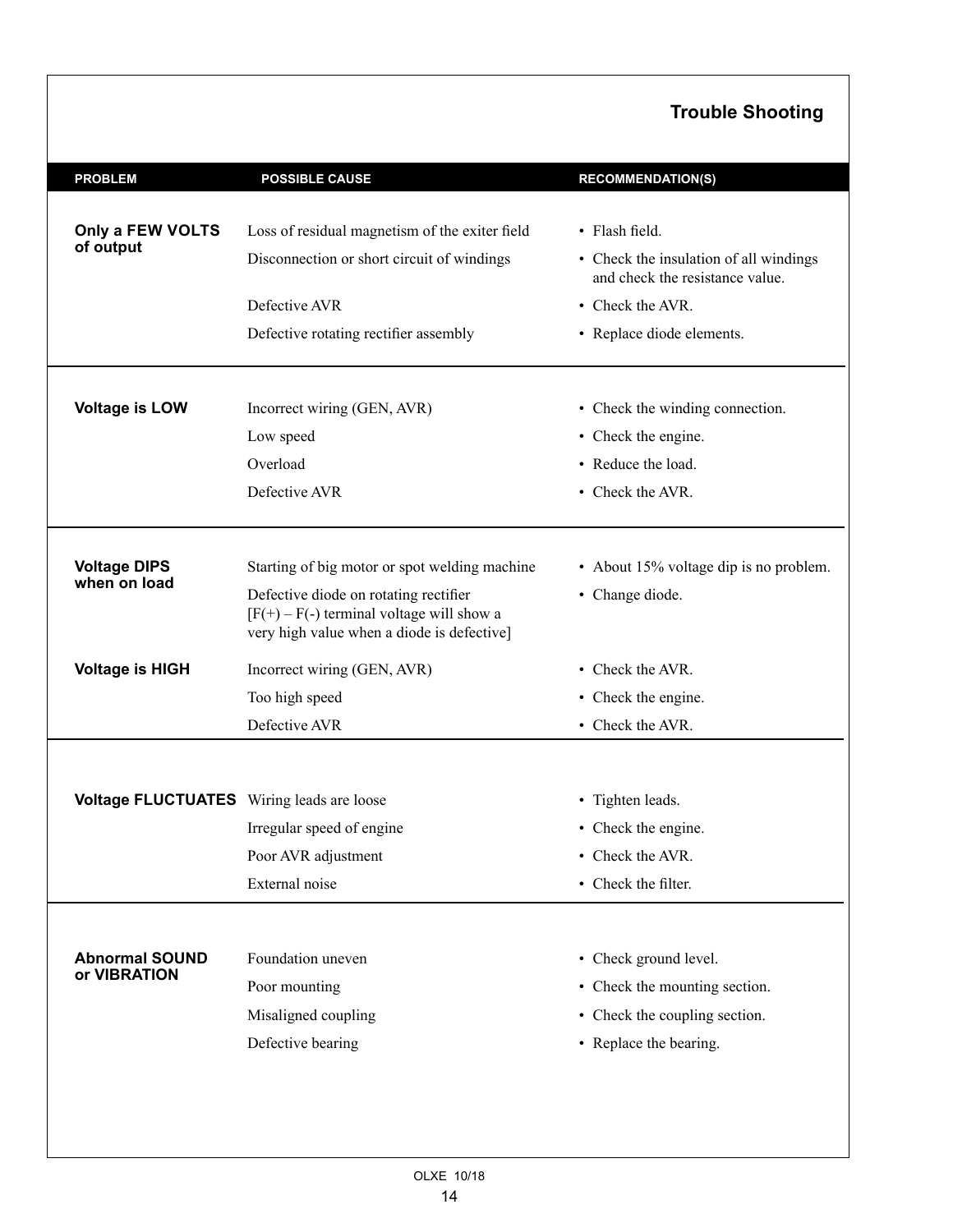

21 Circuit Breaker 3 Amp 22-42077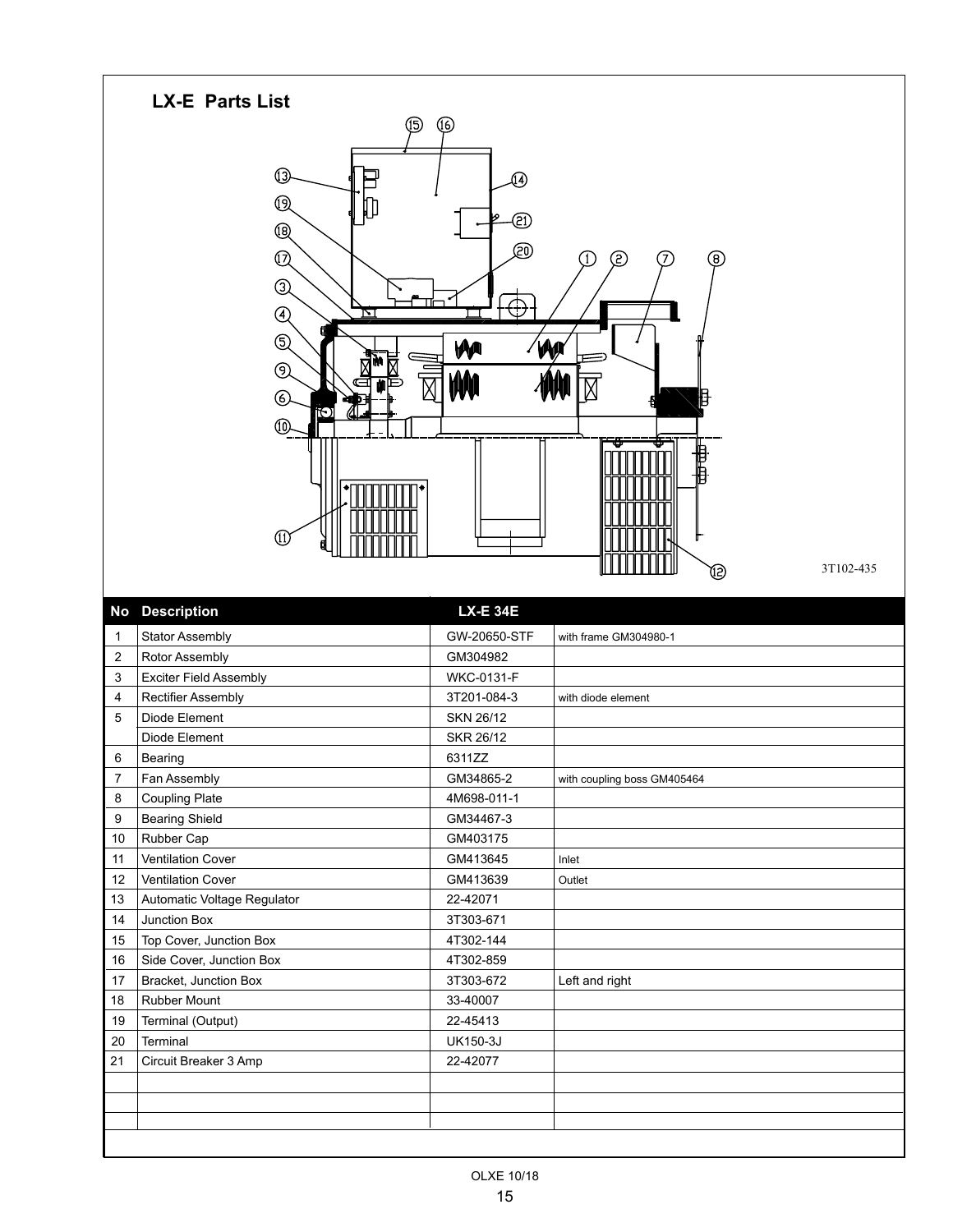

3T102-430-2

| <b>Key</b>  | <b>Description</b>                          | <b>Part Number</b> |                     |
|-------------|---------------------------------------------|--------------------|---------------------|
| $\mathbf 1$ | Grommet                                     | <b>NG-79-R</b>     |                     |
| 2           | <b>Circuit Breaker</b>                      | 22-40018           |                     |
| 3           | Terminal                                    | 22-45413           |                     |
| 4           | Automatic Voltage Regulator (DST-100-2FAK)  | 22-42071           |                     |
| 5           | Terminal                                    | <b>UK150-3J</b>    |                     |
| 6           | Circuit Breaker 3 Amp                       | 22-42077           |                     |
| 7           | <b>Rubber Mount</b>                         | 33-40007           |                     |
| 8           | Bracket, Junction Box Mtg. - Right and left | 3T303-672          |                     |
| 9           | Junction Box                                | 3T303-671          |                     |
| 10          | Relay Board Sub-Assembly                    | 22-70083-1         | <b>Manual Start</b> |
|             | Relay Board Sub-Assembly                    | 22-70086-1         | Autostart           |
| 11          | Relay 12 Volt (4 ea.)                       | 22-42047           |                     |
|             | Relay 24 Volt (4 ea.)                       | 22-40085           |                     |
| 12          | Timer Module 12 Volt                        | 22-40407           |                     |
|             | Timer Module 24 Volt                        | 22-40408           |                     |
|             |                                             |                    |                     |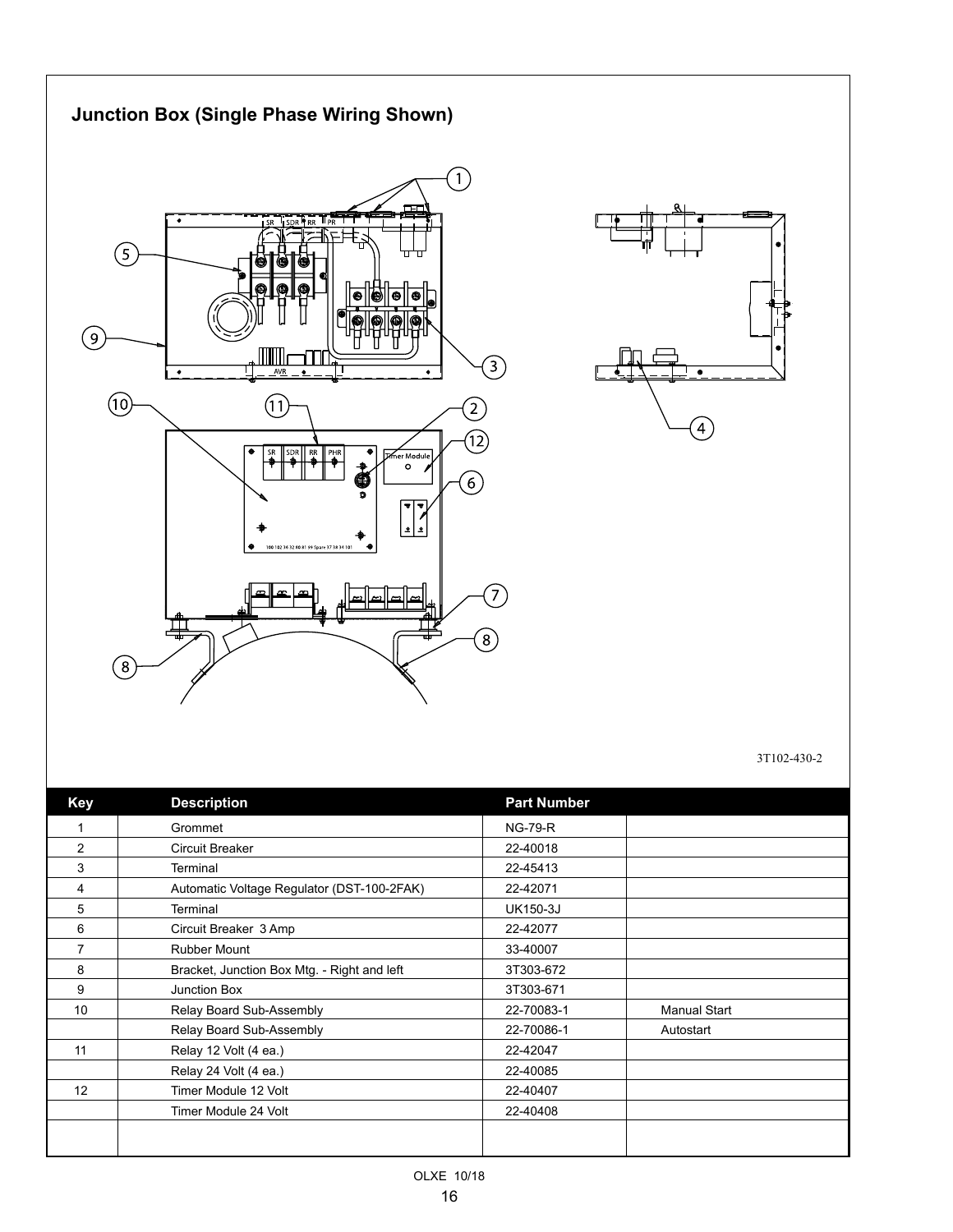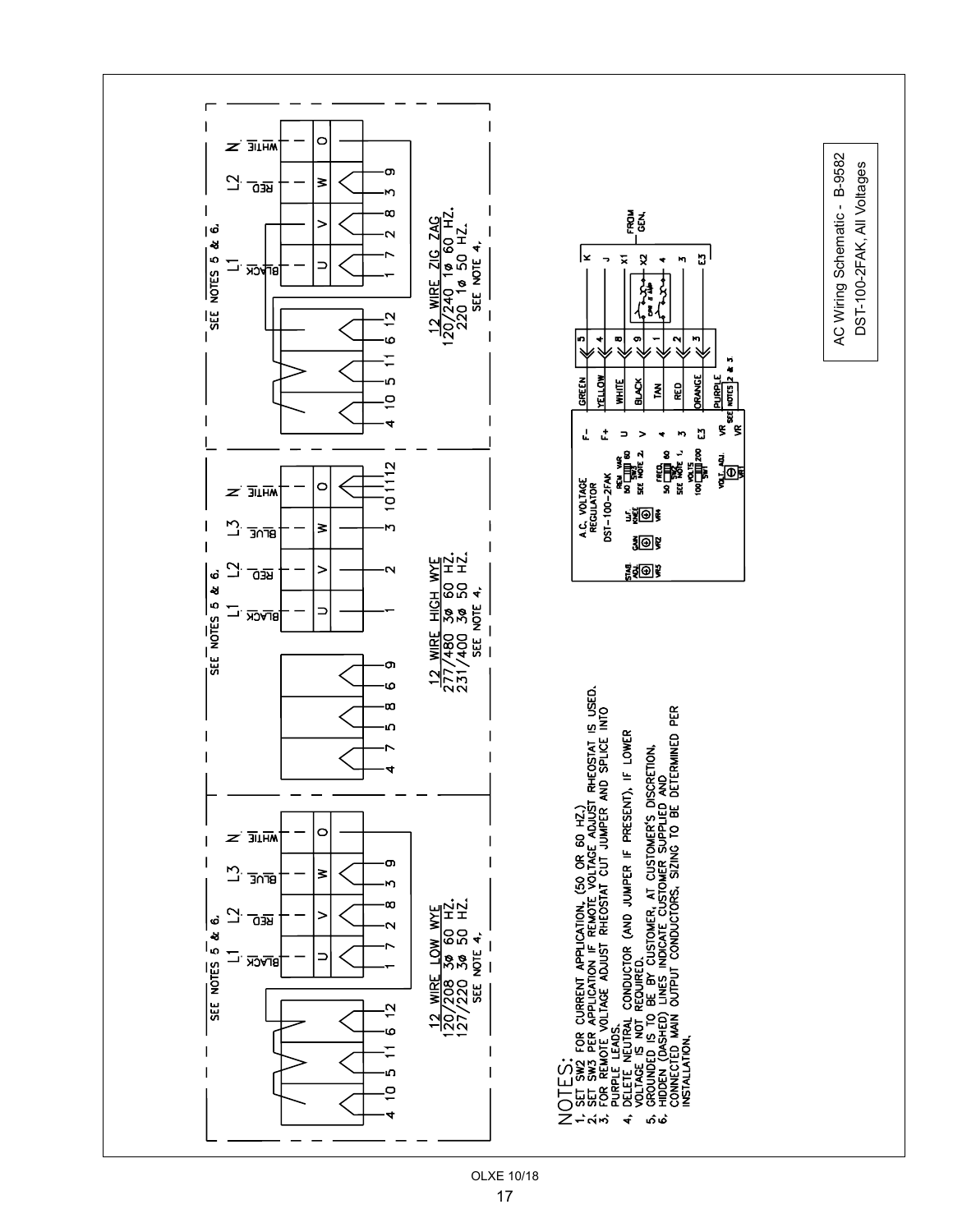![](_page_17_Figure_0.jpeg)